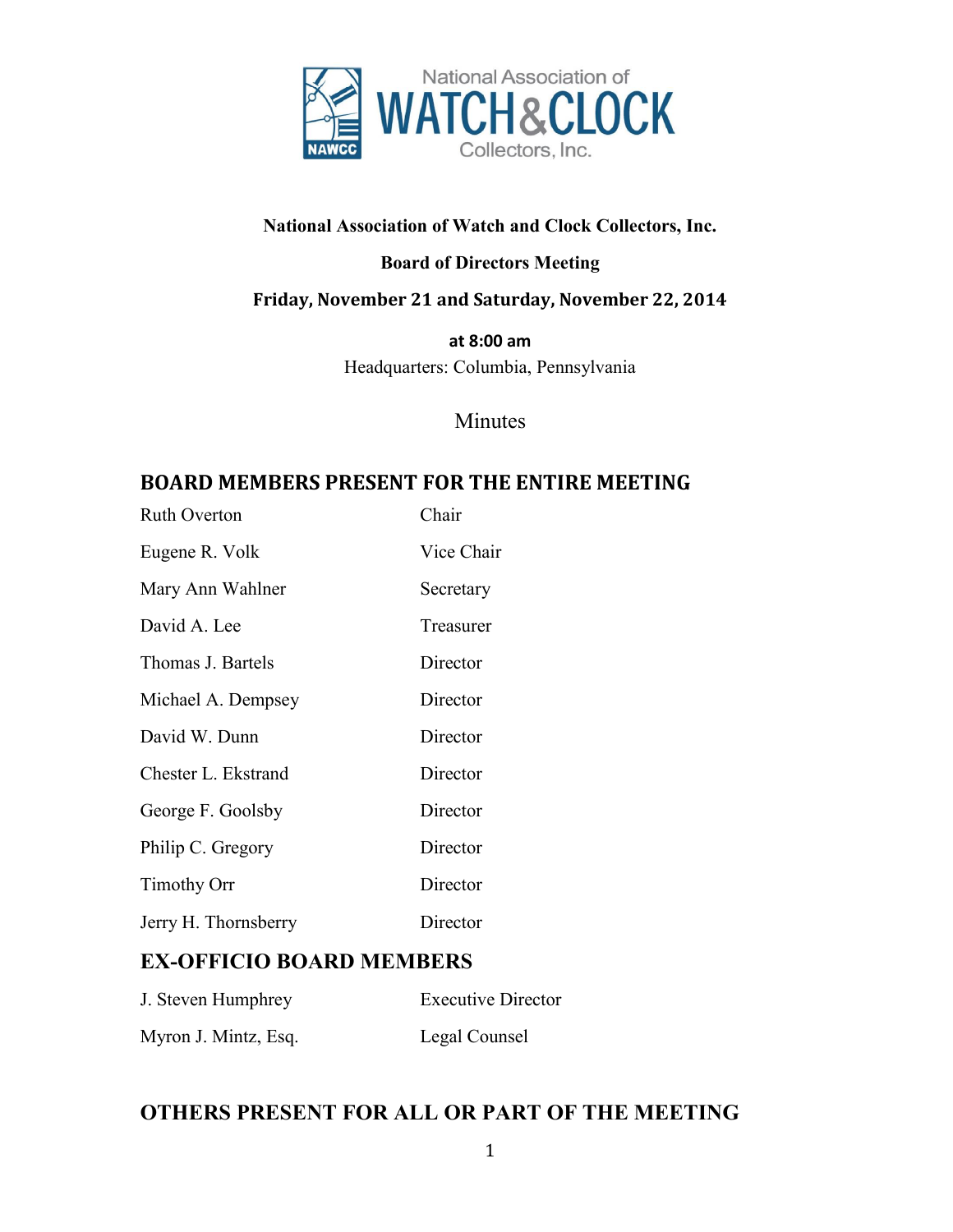| Frank DelGreco          | Past Board Chair                    |
|-------------------------|-------------------------------------|
| <b>Judy Draucker</b>    | Past Board President                |
| Adam Harris             | <b>Guest Curator</b>                |
| Fred Ingram             | Past Board President, NEC Chair     |
| Fortunat Mueller-Maerki | Library Collections Committee Chair |
| Hugh Overton            | Past Board Member                   |

#### Judy Drauck **CALL TO ORDER – FRIDAY November 21, 2014**

With a quorum established, Chair Ruth Overton called the meeting of the Board of Directors of the National Association of Watch and Clock Collectors, Inc. to order at 8:12 am.

Chair Overton made the following announcements:

•All voting, except for parliamentary motions and secret ballots, will be by roll call.

•Members must be acknowledged by the Chair before speaking.

**MOTION:** Made by Secretary Wahlner, seconded by Treasurer Lee: That the Board approve the agenda, as amended, to include all expected business.

There being no objection, the **Motion carried**.

#### **EXECUTIVE DIRECTOR"S REPORT**

Executive Director Humphrey provided information on the following topics: **Education:** NAWCC is proceeding with online courses: Mike Dempsey is producing a clock course, Jerry Kiefer one on bushing a clock. Terry Casey will assist with curriculum.

**Museum and Library:** Kim Jovinelle, the new curator, will begin work on December 1. Carter Harris retired August 31.

Improvements have been made to library and museum security. An Ansonia street clock has been purchased. Inventorying and scanning of materials continues to increase accessibility.

**Facilities:** The new HVAC control system has been completed. The cooling tower compressors failed requiring replacing at an estimated cost of \$20,000. Some funds remain from the last Crystal Fund grant, which may be used for this purpose.

**Emergency Preparedness Plan:** The museum plan and expanded association plans were reviewed. No updates were required at this time.

**Fiduciary insurance** is in force including Directors and Officers. Legal Counsel Mintz to review the plan for an inclusion of a waiver of recourse as requested.

### **VISION PLAN 2014-2016**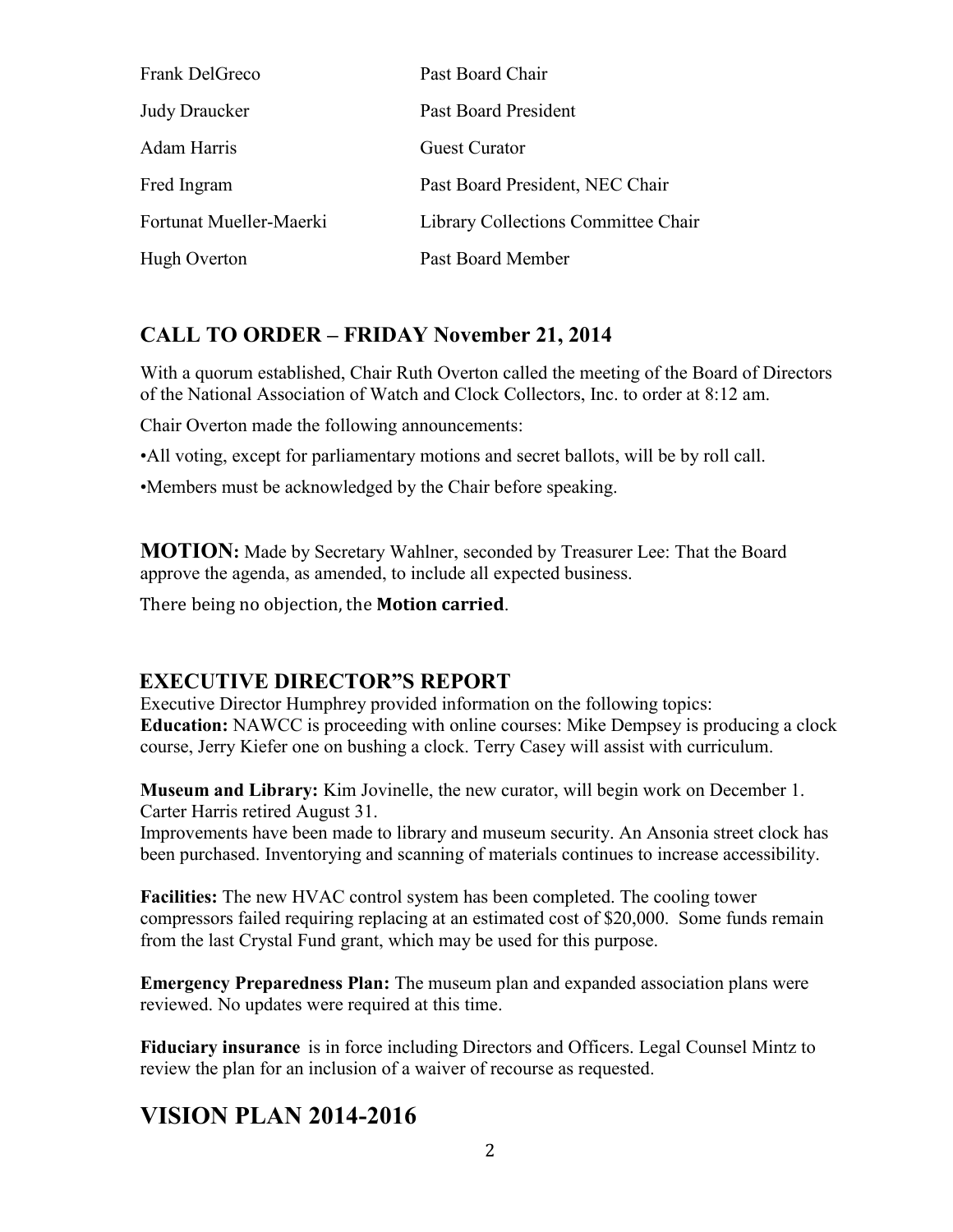Director Eckstrand reviewed the 2014-2016 Vision Plan and stated that consensus had been achieved for the Chapter Relations section. He also noted that sections on Publishing and Member Services were not included in the original plan. He proposed that Board members review the suggested additions in preparation for a final vote on the Plan during the January webinar board meeting.

### **ENDOWMENT CAMPAIGN REPORT**

Director Goolsby reviewed the status of the Endowment Campaign. He stated that we are not yet where we had hoped to be at this time. It is taking longer than we had anticipated establishing relationships with potential major donors. A progress report was presented along with ideas and suggestions for the addition of working committees, a newsletter, and board regional representative obligations regarding fundraising. The current working committee consists of George Goolsby, Steve Humphrey, Ruth Overton, Jerry Thornsberry, and Mike Dempsey. He recommended that we remain in the first phase of the plan at this time. He stated that Planned Gifts are also included in endowment goals.

### **MUSEUM COLLECTIONS REPORT**

Director Dunn stated that additional pieces of the Bryson Moore collection have been released. Some of these pieces will be added to the Museum collection while others not being accessioned will be sold

**MOTION**: Made by Director Dunn: seconded by Secretary Wahlner: That in recognition of recently retired Curator Carter Harris' years of service to the National Watch and Clock Museum and the National Association of Watch and Clock Collectors, Inc. his horological scholarship and tireless efforts at the preservation of the art, science and technology of horology, that the National Association of Watch and Clock Collectors, Inc. bestows upon Mr. Carter Harris the honorary title of "Curator Emeritus" of the National Association of Watch and Clock Museum and that he be included in staff listings in NAWCC electronic and print material where appropriate.

**Motion carried**. Voting Yea: Bartels, Dempsey, Dunn, Ekstrand, Goolsby, Gregory, Lee, Orr, Overton, Thornsberry, Volk, Wahlner. Voting Nay: None, Absent: None.

## **LIBRARY COLLECTION REPORT**

Library Collections Committee Chair Fortunat Mueller-Maerki reported that the archives, periodicals, and catalogues area is no longer open to wander around in; that it is expected that the physical inventory of the main catalogue will be completed in one more year; table of content and cover image uploading is continuing; the Christopher Daniel Catalogue is completely catalogued; and digitalization of video programs is ongoing.

## **MEMBERSHIP/MARKETING REPORT**

Director Orr and Executive Director Humphrey reviewed the schedule as presented by Marketing General, Inc. regarding mailings for solicitation of new members. Mailings are being sent in November, December 2014 and January 2015. Results will be reviewed at the end of this period on consideration of continuing the program.

**MOTION**: Made by Director Orr; seconded by Secretary Wahlner: That NAWCC conduct a membership recruitment test, consisting of the creation and distribution of 1,500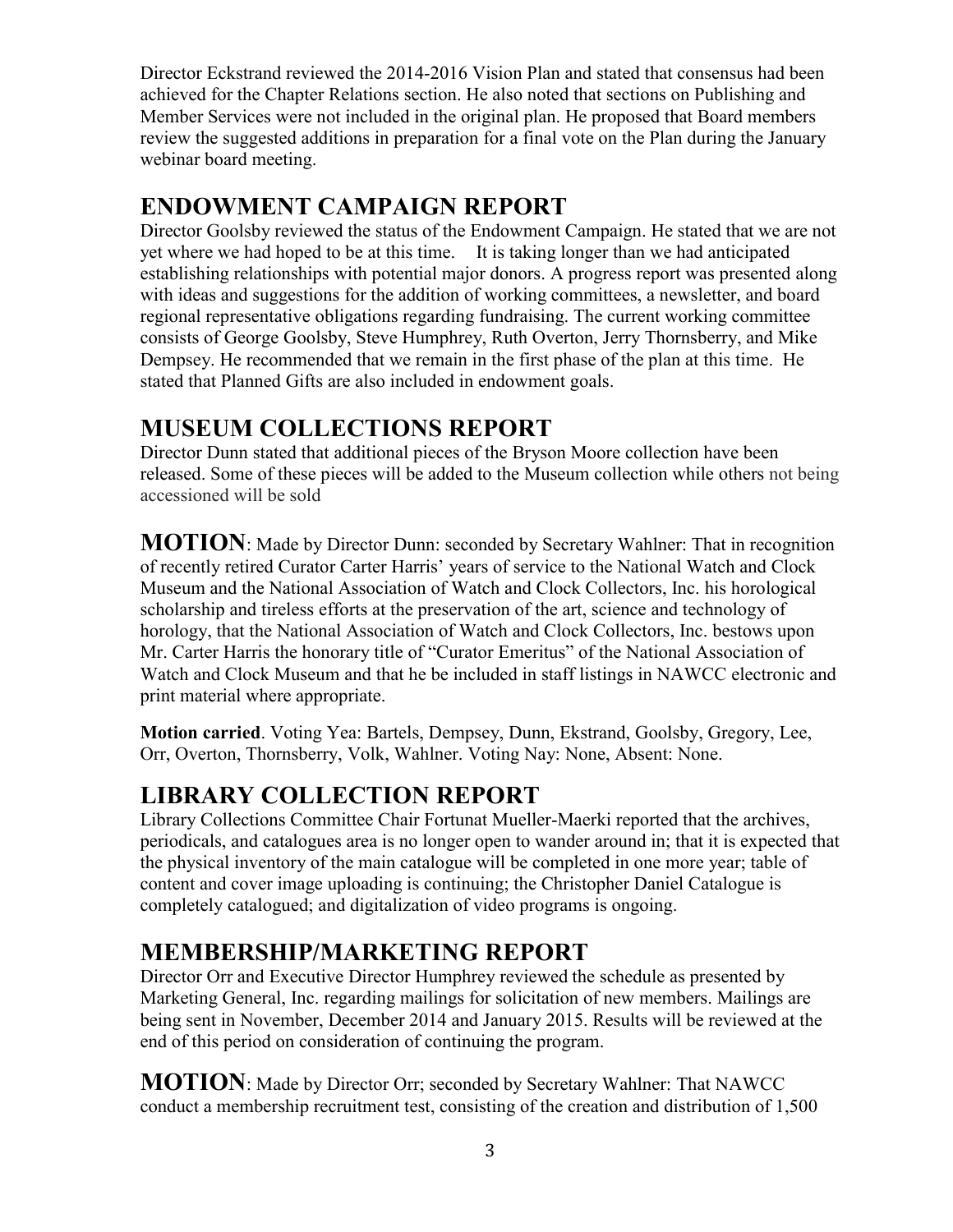new member discount coupons. These coupons would allow persons who were never before NAWCC members to purchase a full membership (with printed publications) at a discounted price of \$52. The coupons would be distributed by NAWCC business members (distribution quantities and designated business members to be determined by the Executive Director, staff and Membership Committee) during February 2015. The results of this test shall be carefully analyzed by the Membership Committee, staff and Executive Director and a recommendation made by the Membership Committee, staff and Executive Director to the Board for future action.

**Motion carried**. Voting Yea: Bartels, Dempsey, Dunn, Ekstrand, Goolsby, Lee, Orr, Overton, Thornsberry, Volk, Wahlner. Voting Nay: Gregory, Absent: None.

# **EDUCATION REPORT**

Director Dempsey reported that registration for Field Suitcase Workshops are going down. Fifty-five workshops were scheduled during the year but 13 were cancelled due to lack of registrants. Fifty FSW courses are scheduled for 2015. The first online course, "Batteries, Bands, and Bracelets", garnered only 10 participants. He reviewed the internet education courses prepared and being prepared on Intermediate Clock Repair and Pocket Watch Repair. One on bushings is at the editor now. The school is using as much space as possible in the school buiding for other 2 and 3-day workshops.

# **CHAPTER RELATIONS REPORT**

Vice Chairman Volk reported that consensus had been reached regarding this portion of the Vision Plan 2014-2016. He stated that the chapter survey continues each year; Chapter Highlights is ongoing; the Mentoring Program is falling behind, a wristwatch chapter is being contemplated. One chapter reports that a listing of member email address by zip code or air mile distance can be obtained from Member Services. These non-chapter members are emailed three invitations to the chapter meeting with great success.

# **NOMINATING AND ELECTIONS COMMITTEE REVIEW**

Fred Ingram, Chairman of the Nominations and Elections Committee, reported on his conclusions regarding the election process this year. He stated that recruiting candidates for three open board positions was very difficult. There are three incumbents running and until the very last minute there were no others. Five additional candidates have since agreed to run. He and other members recommended several changes to the nomination and election procedures. The Chair appointed a study committee to work on the recommended changes in the nomination and elections procedures and to report to the Board at our June 2015 meeting. Appointed to the committee: Fred Ingram, Chair, Mary Ann Wahlner, Frank Del Greco, Chet Ekstrand, and Mike Dempsey.

Legal Counsel stated that bylaw revisions could be voted upon at the Annual Meeting in 2016.

Executive Director Humphrey reviewed the election process for 2015. All members with an email address on file will receive an electronic ballot on December 26, 2014, which is to be completed and returned immediately. Those who have not voted within two weeks, including members without an email address, will be mailed a paper ballot.

There will be an additional  $20 - 30\%$  cost this election cycle but should be considerably less in future years.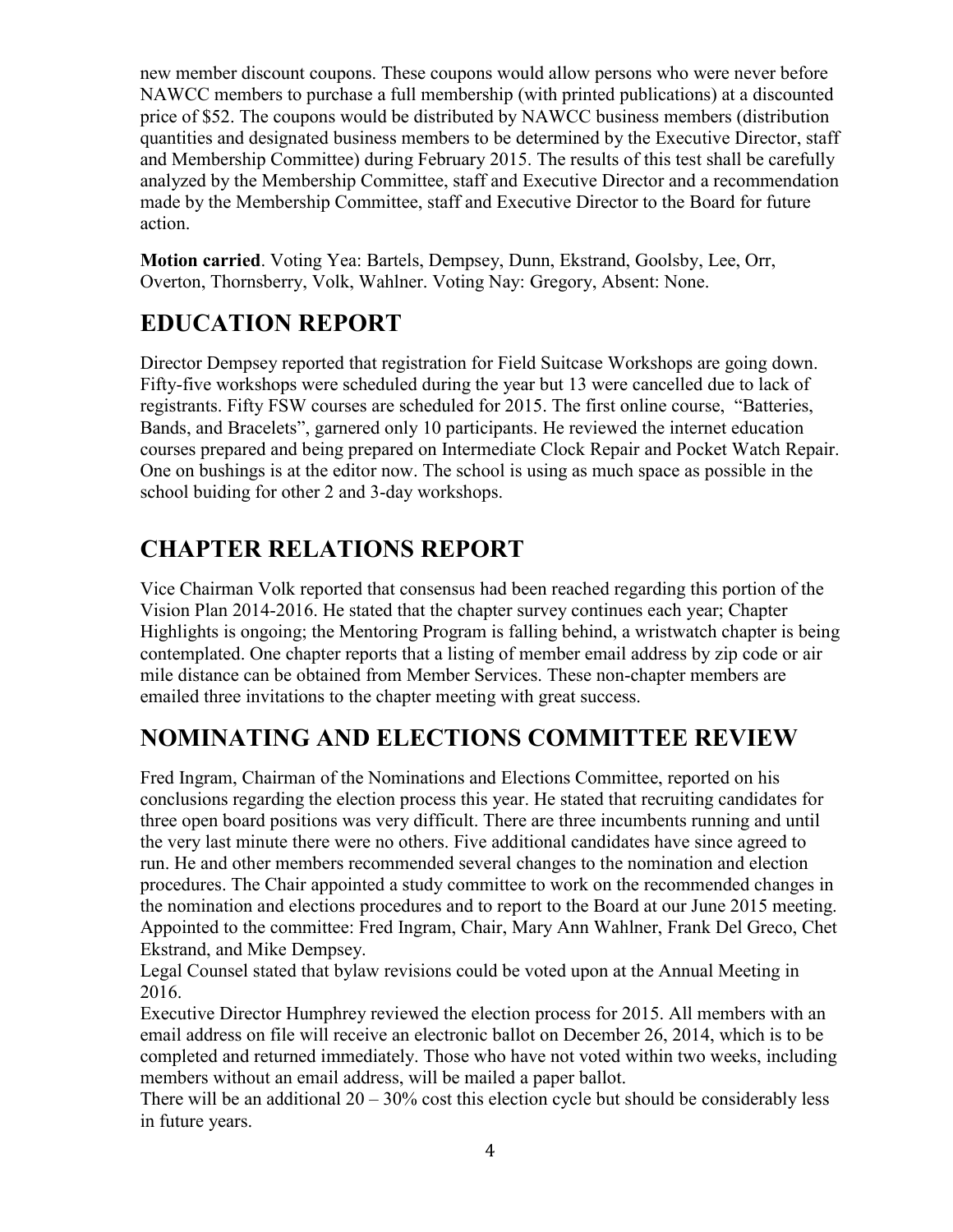# **REVIEW OF THE FY 2015 OPERATING BUDGET**

The board reviewed the FY2015 operating budget,

The FY2016 Operating Budget was also reviewed and will be presented to the Board for approval in February or March.

A Capital Budget major project list was reviewed, including projected dates, costs of repair and replacement costs through FY 2019.

**MOTION:** Made by Secretary Wahlner; seconded by Treasurer Lee; That the meeting be recessed until 8 :00 am, Saturday, November 22, 2014.

There being no objection, the **Motion carried**.

# **CALL TO ORDER SATURDAY NOVEMBER 21, 2014**

Chair Overton called the meeting of the Board of Directors of the National Association of Watch and Clock Collectors, Inc. to order at 8:00 am.

**MOTION:** Made by Secretary Wahlner; seconded by Director Bartels: That the Board enter Executive Session for the purpose of discussing a personnel matter

There being no objection, the **Motion carried**.

The Executive Session immediately convened at 8:01 am. The Executive Session was concluded at 9:20 am.

The meeting returned to open session. Chair Overton reported that no motions were made or action taken in the Executive Session.

**Approval of Board appointee to the Nominating and Elections** 

**Committee** was delayed for additional consideration.

### **FINANCE COMMITTEE REPORT**

Treasurer Lee reported that the Finance Committee continues to function with the investment managers who meet quarterly. Investments are safe and growing.

**MOTION:** Made by Treasurer Lee; seconded by Director Bartels: That we authorize the expenditure of \$6,000 from the Heritage Fund, a Board restricted fund, for a new backup server.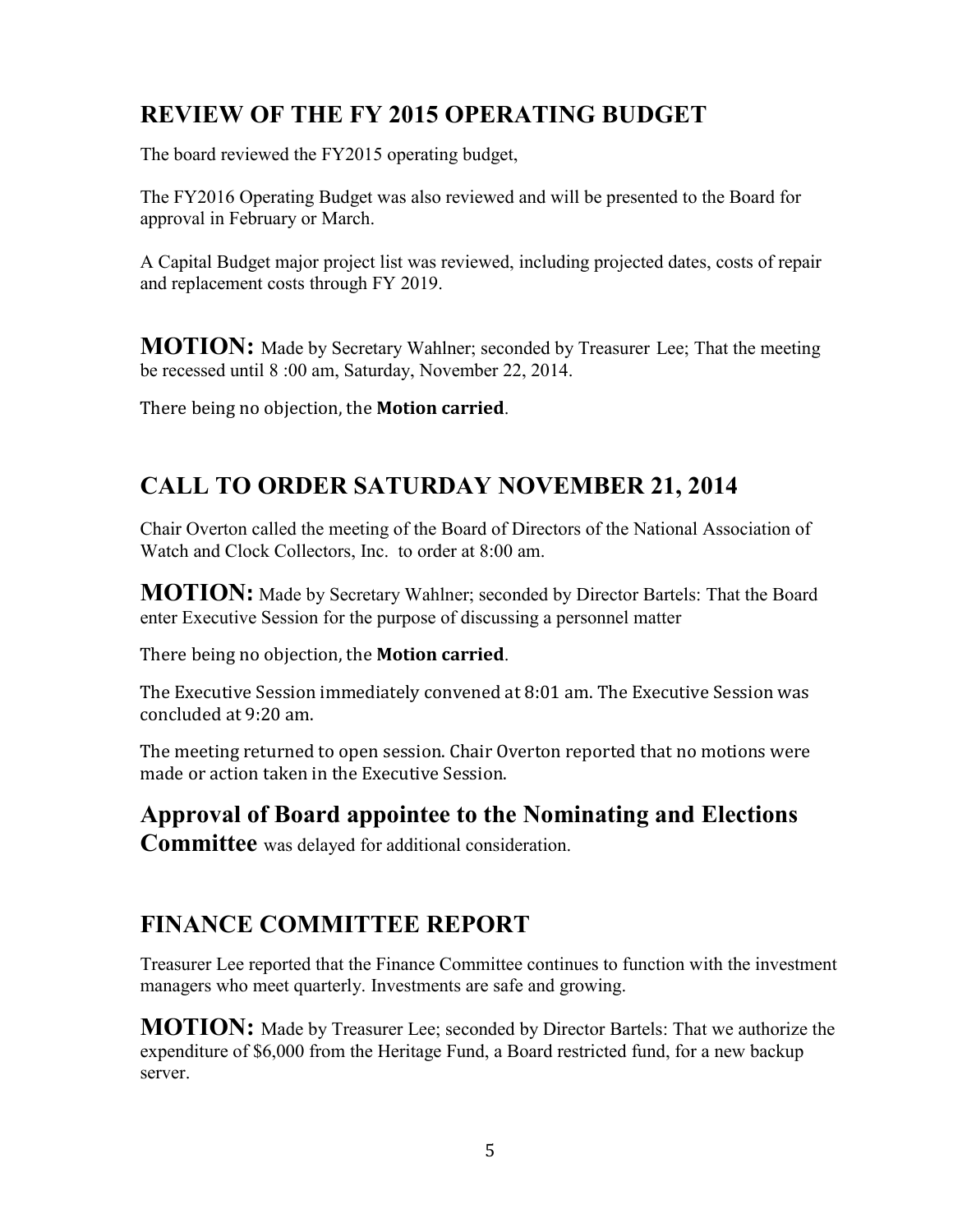**Motion carried**. Voting Yea: Bartels, Dempsey, Dunn, Ekstrand, Goolsby, Gregory, Lee, Orr, Overton, Thornsberry, Volk, Wahlner. Voting Nay: None, Absent: None.

**MOTION:** Made by Director Dempsey; seconded by Vice Chair Volk: That \$15,000 plus employee costs be allocated for employee bonuses and distributed at the discretion of the Executive Director. These funds are to be withdrawn from Board Restricted Funds as agreed by the Controller and Treasurer.

**Motion carried**. Voting Yea: Bartels, Dempsey, Dunn, Ekstrand, Goolsby, Gregory, Lee, Orr, Overton, Thornsberry, Volk, Wahlner. Voting Nay: None, Absent: None.

**MOTION:** Made by Treasurer Lee; seconded by Secretary Wahlner: That we authorize staff to commit to a three year contract with Ross Buehler and Falk, LLP, Lancaster, PA for auditing and preparation of 990s, State BCO-10A, Forms 5500 DEPR, record maintenance, meeting to review year end results, and a management report to those charged with governance.

FY15 \$16,900 FY 16 \$17,200 FY 17 \$17,500

**Motion carried**. Voting Yea: Bartels, Dempsey, Dunn, Ekstrand, Goolsby, Gregory, Lee, Orr, Overton, Thornsberry, Volk, Wahlner. Voting Nay: None, Absent: None.

**MOTION:** Made by Treasurer Lee; seconded by Secretary Wahlner: That we make an employer contribution to the NAWCC Employee Retirement Savings Plan of 5% of compensation as defined in the plan, for Plan Year 2015.

**Motion carried**. Voting Yea: Bartels, Dempsey, Dunn, Ekstrand, Goolsby, Gregory, Lee, Orr, Overton, Thornsberry, Volk, Wahlner. Voting Nay: None, Absent: None.

**MOTION:** Made by Director Bartels; seconded by Vice Chair Volk: That the Board create a budget committee to work with the Controller and Executive Director to arrive at a balance budget for FY 2016.

MOTION: Made by Secretary Wahlner: seconded by Vice Chair Volk: Call for the question

**Motion carried**. Voting Yea: Bartels, Dempsey, Goolsby, Gregory, Lee, Orr, Overton, Volk, Wahlner. Voting Nay: Dunn, Thornsberry. Abstain: Ekstrand: Absent: None.

Back to the original **MOTION.**

**Motion defeated**. Voting Yea: Bartels, Lee, Volk, Wahlner. Voting Nay: Dempsey, Dunn, Ekstrand, Goolsby, Gregory, Orr, Overton, Thornsberry: Absent: None.

### **BYLAWS & PROCEDURES COMMITTEE REPORT**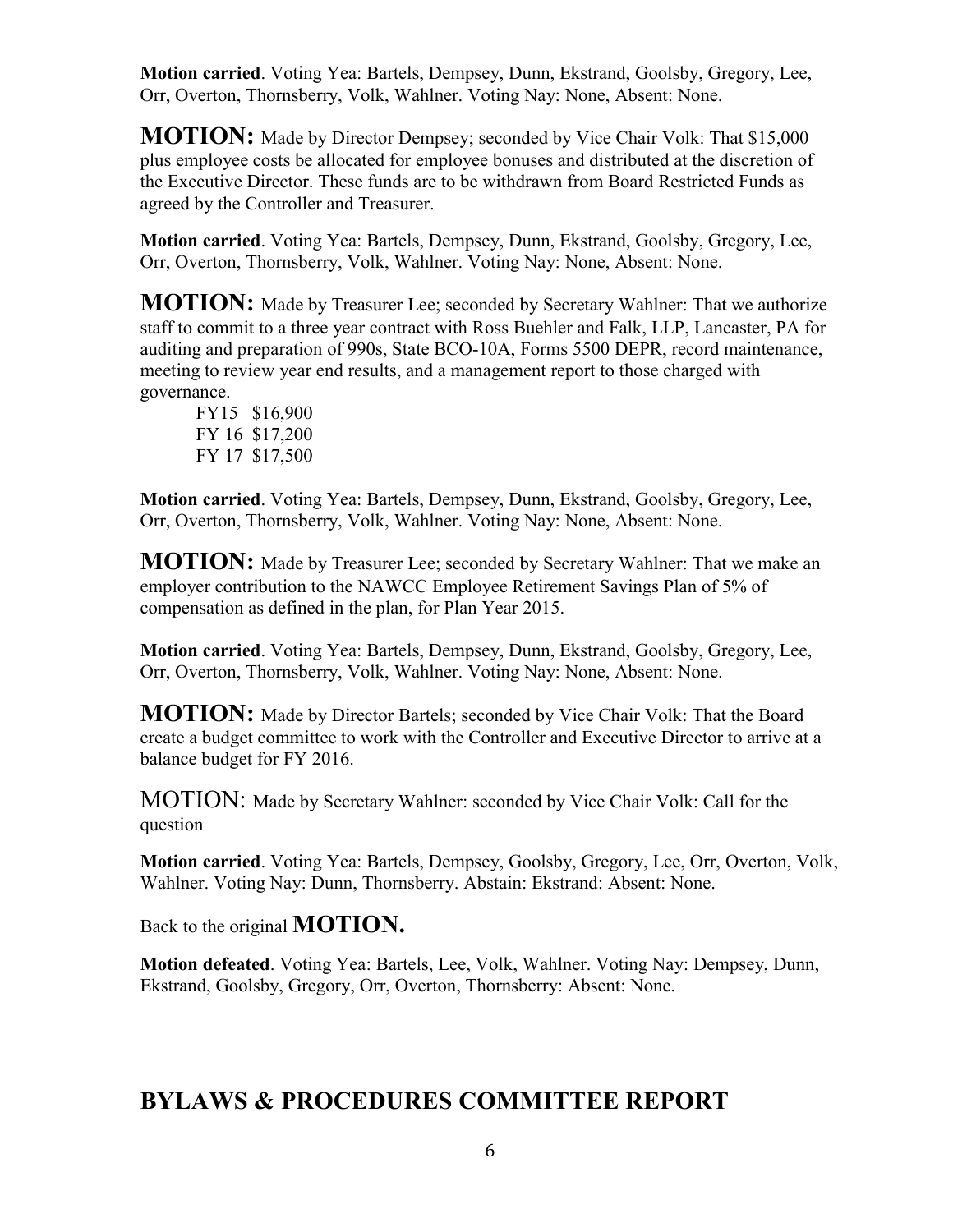Secretary Wahlner reported on the activities of the Bylaws and Procedures Committee as well as the proposed activities for the rest of the 2013-2015 term.

**MOTION:** Made by Secretary Wahlner; seconded by Director Dempsey: that the B&P Committee be authorized to adjust, amend, or correct any link that is no longer workable due to root rot in the Motions and Directives documents.

**Motion carried**. Voting Yea: Bartels, Dempsey, Dunn, Ekstrand, Goolsby, Gregory, Lee, Orr, Overton, Thornsberry, Volk, Wahlner. Voting Nay: None, Absent: None.

**MOTION:** Made by Secretary Wahlner; seconded by Director Thornsberrry: That Article V Committees (of the Standing Rules), Section 2. Standing Committees, (b) Bylaws and Procedures Committee be amended to add: "A Director shall be appointed as chair of this committee." at the end of subsection (b.).

**MOTION:** Made by Secretary Wahlner; seconded by Vice Chair Volk: That the motion be withdrawn.

**Motion carried**. Voting Yea: Bartels, Dempsey, Dunn, Ekstrand, Goolsby, Gregory, Lee, Orr, Overton, Thornsberry, Volk, Wahlner. Voting Nay: None, Absent: None.

**MOTION:** Made by Secretary Wahlner; seconded by Vice Chair Volk: That Article V Committees (of the Standing Rules ),Section 2. Standing Committees, (b) Bylaws and Procedures Committee be amended to add: "A minimum of one member of the Board of Directors shall be a member of this committee." at the end of subsection (b.)

**Motion carried**. Voting Yea: Bartels, Dempsey, Dunn, Ekstrand, Goolsby, Gregory, Lee, Orr, Overton, Thornsberry, Volk, Wahlner. Voting Nay: None, Absent: None.

## **SYMPOSIUM COMMITTEE REPORT**

Executive Director Humphrey reported that the number of attendees for the 2014 Ward Francillon Time Symposium held in Ft Lauderdale, FL did not meet expectations. It appears that holding the symposium at a hotel is less desirable than at a museum.

**MOTION:** Made by Secretary Wahlner; seconded by Director Thornsberry: That the budget for the Ward Francillon Time Symposium, scheduled for Oct. 22-24, 2015 in Houston, Texas, be approved as presented. Subject topic "Mechanical Music & Marvels.

**Motion carried**. Voting Yea: Bartels, Dempsey, Dunn, Ekstrand, Goolsby, Gregory, Lee, Orr, Overton, Thornsberry, Volk, Wahlner. Voting Nay: None, Absent: None.

Proposed dates and subjects for future symposiums were reviewed.

|  |                   | 2016 Wilmington, DE Winterthur Clock Symposium |
|--|-------------------|------------------------------------------------|
|  |                   | Winterthur Museum, October 6-7                 |
|  | 2017 Boston, MA   | Horology in Art and Art in Horology            |
|  |                   | Boston Museum of Fine Arts, October 26-28      |
|  | 2018 Columbia, PA | Street Clocks – NAWCC Headquarters             |
|  |                   |                                                |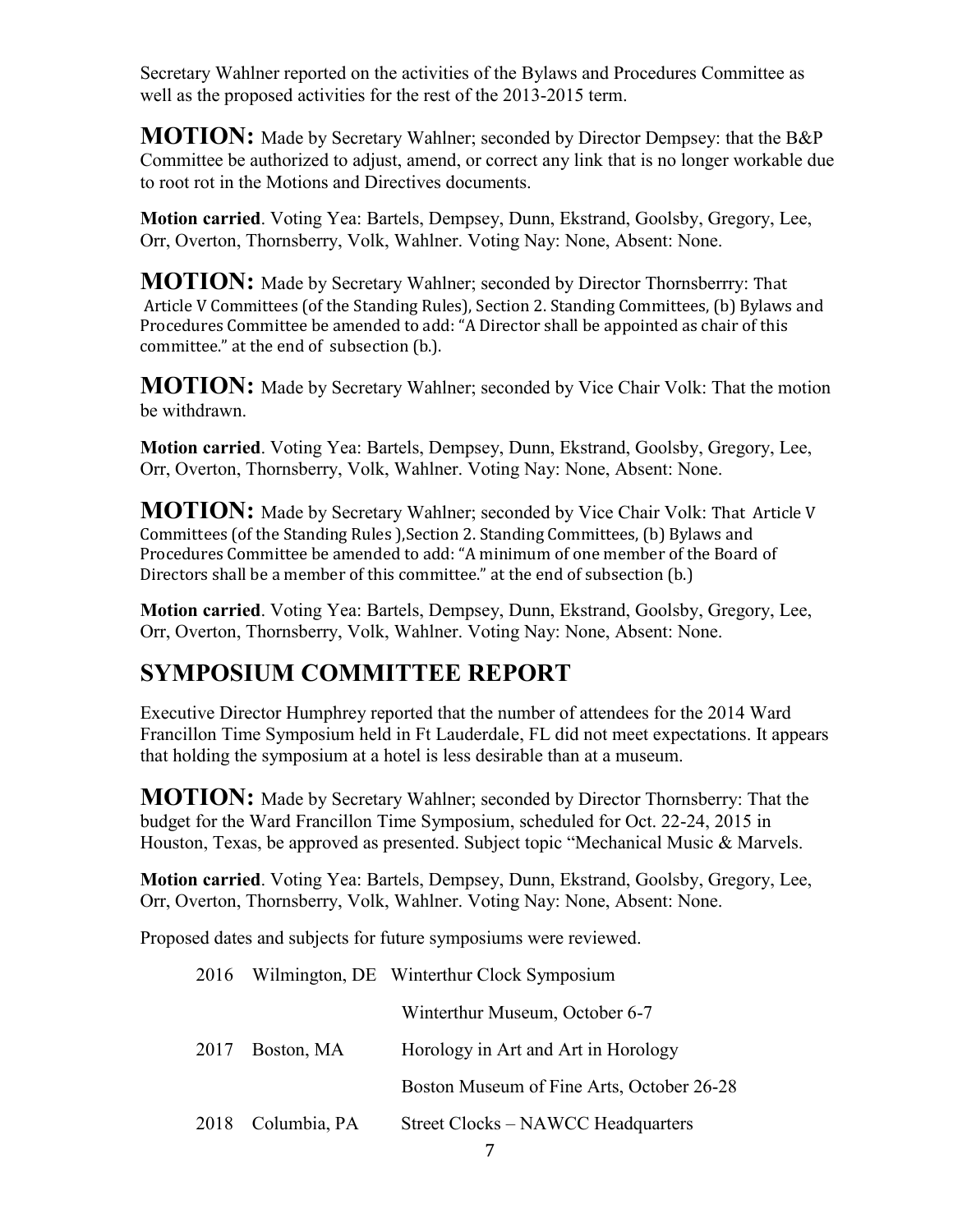Date to be announced

2019 Germany Date and location to be announced

# **CONVENTION COMMITTEE REPORT**

Treasurer Lee and Director Dempsey presented a summary of the 2014 Milwaukee National Convention.

Progress reports on the NAWCC 2015 Chattanooga National Convention and the NAWCC 2016 Louisville National Convention were reviewed..

**MOTION:** Made by Secretary Wahlner; seconded by Director Orr: That the venue of the preciously approved 2017 NAWCC National Convention be changed from Dallas, Texas-July 10-16, 2017 to the Arlington Convention Center, Arlington, Texas, starting Monday June 26-Saturday, July 1, 2017.

**Motion carried**. Voting Yea: Bartels, Dempsey, Dunn, Ekstrand, Goolsby, Gregory, Lee, Orr, Overton, Thornsberry, Volk, Wahlner. Voting Nay: None, Absent: None.

**MOTION:** Made by Secretary Wahlner; seconded by Director Bartels: That the Board approve the minutes of the September 2014 Board Meeting.

**Motion carried**. Voting Yea: Bartels, Dempsey, Dunn, Ekstrand, Goolsby, Gregory, Lee, Orr, Overton, Thornsberry, Volk, Wahlner. Voting Nay: None, Absent: None.

# **UNFINISHED BUSINESS AND ANNOUNCEMENTS**

**MOTION:** Made by Director Dempsey; seconded by Secretary Wahlner: That the Board enter Executive Session for the purpose of discussing a personnel matter

There being no objection, the **Motion carried**.

The Executive Session immediately convened at 2:00pm. The Executive Session was concluded at 2:12pm.

The meeting returned to open session. Chair Overton reported that no motions were made or action taken in the Executive Session.

#### **ANNOUNCEMENTS**

Chair Overton announced the next physical NAWCC Board meeting to be held June 15-16, 2015 in Chattanooga, TN in conjunction with the NAWCC National Convention.

Next NAWCC webinar Board meeting will be held Wednesday, January 14, 2015, starting 9:00 PM EST.

**MOTION:** Made by Secretary Wahlner; seconded by Director Bartels: That the meeting be adjourned.

There being no objection, the **Motion carried**.